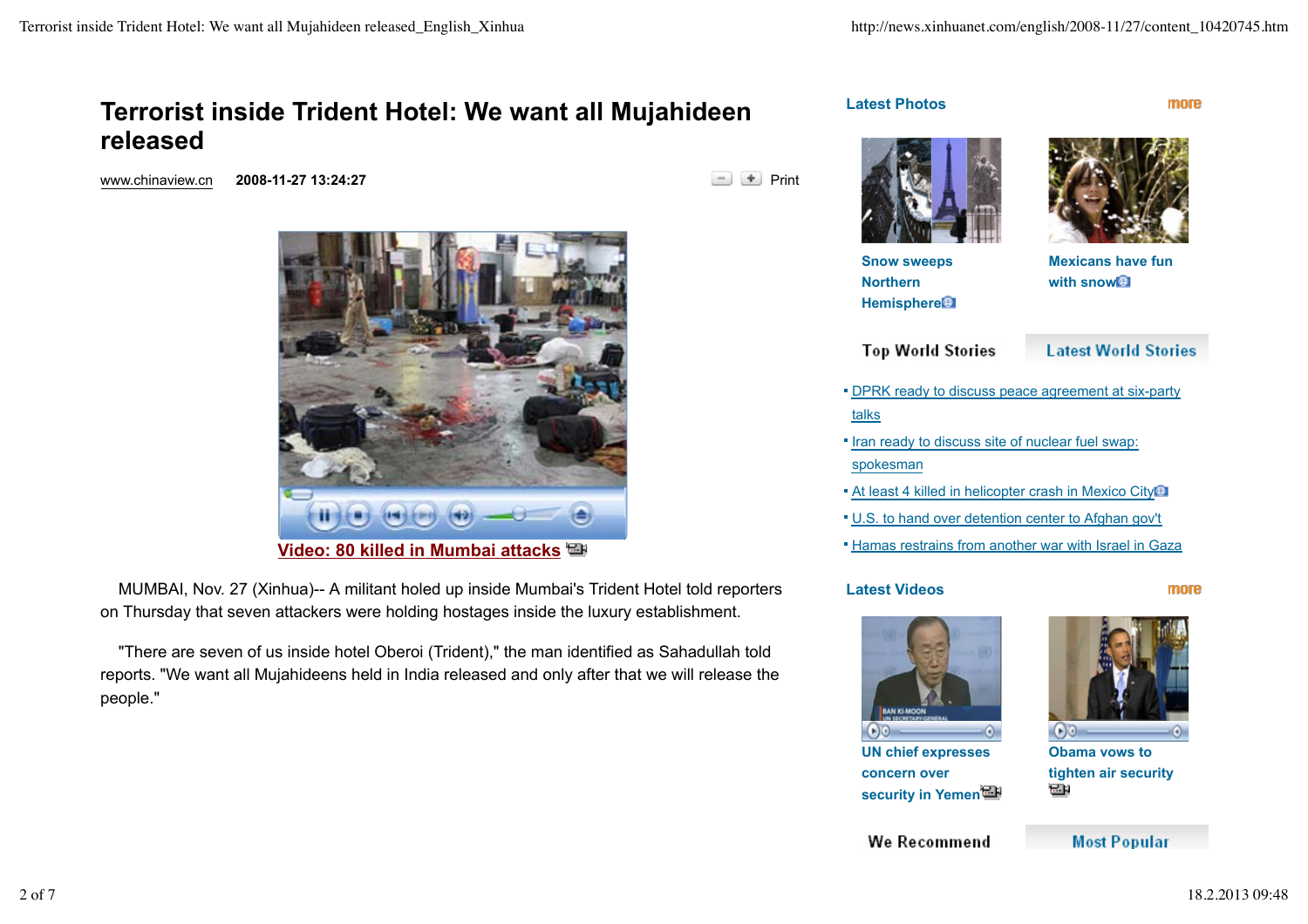

A reporter talks on her phone as smoke is seen coming from Taj Hotel in Mumbai November 27, 2008. (Xinhua/Reuters Photo) Photo Gallery>>>

"Release all the Mujahideens, and Muslims living in India should not be troubled," he said.

 Fresh firing erupted early on Thursday in Taj hotel as commandos moved in to flush out terrorists holding some foreign hostages after a night of terror targeting ten places in Mumbai.

 Army commandos moved into the luxury Trident and the Taj Mahal hotels to flush out terrorists holed up hours after an unspecified number of heavily armed gunmen went on a rampage in ten places in South Mumbai killing 101 persons and taking some foreign hostage.

 Fire and smoke was seen billowing from the hotel as firemen struggled hard to rescue over 100 people still trapped inside.

 Five suspected terrorists were killed in two separate incidents overnight including two during a gun battle in the country's iconic landmark Taj hotel, the police said.

 Maharashtra deputy chief minister R R Patil said nine suspected terrorists have been arrested. Schools and colleges were ordered to be closed.

Chief Minister Vilasrao Deshmukh said five police officers including Anti Terrorism Squad chief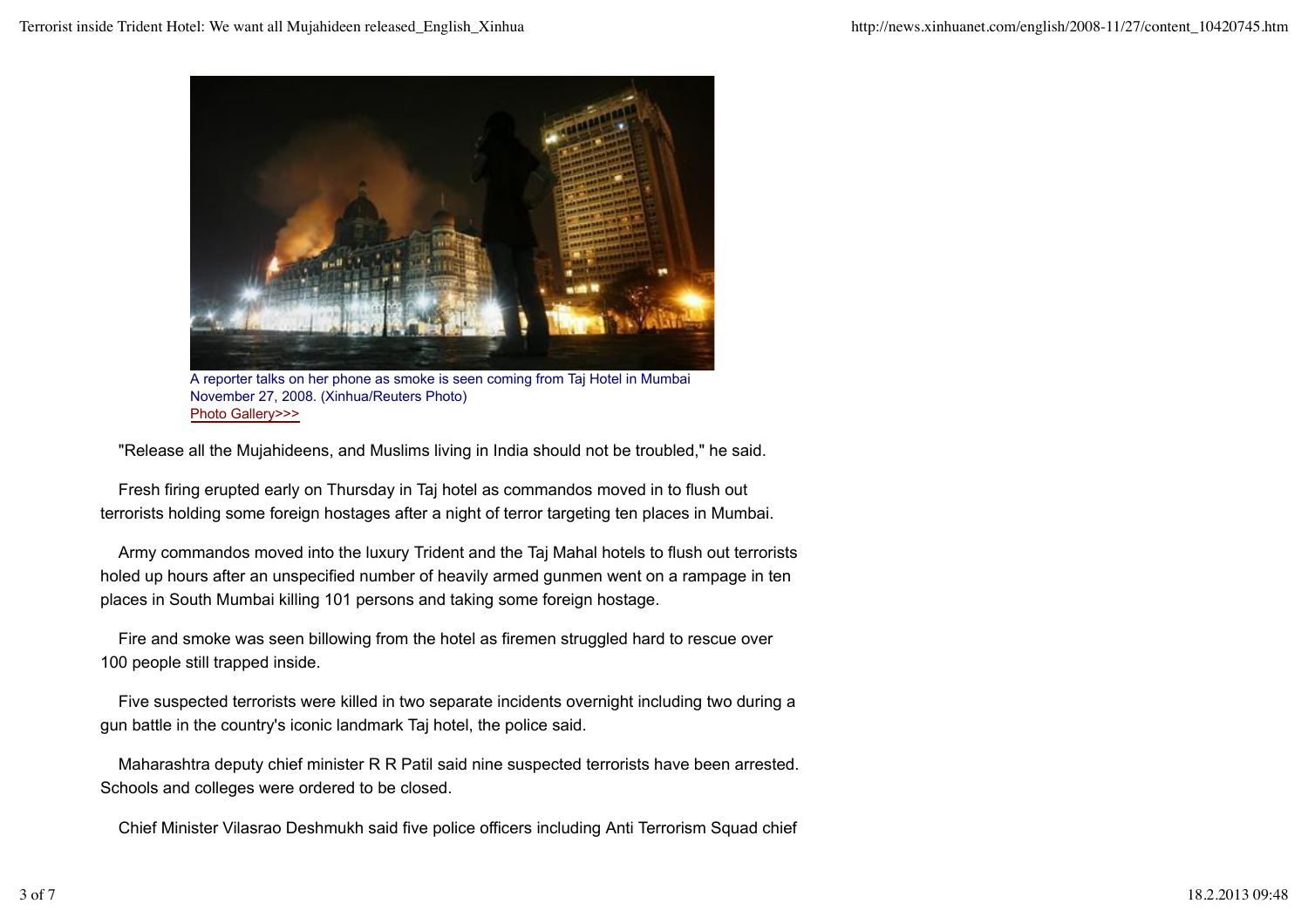Hemant Karkare were killed in one of the worst terror strikes in the country's financial capital that in all claimed the lives of at least 11 police personnel.

 "The operation (by security forces) is still going on," he said. Besides army commandos, naval commandos and Rapid Action force personnel joined in the operations to rescue those stranded in the two hotels. Five columns of Army and 200 NSG commandos have been rushed. Two sten guns have been recovered by police so far, he added.

 Deshmukh said it was not immediately known how many terrorists were involved in the audacious attack in ten places that shook the western metropolis. The chief minister said the Taj and Trident are not in control yet. He said there are no terrorists in Cama hospital which was also targeted by gunmen.

 The police reported that some hostages were still being held at the Taj Mahal and Trident with eyewitnesses saying the gunmen had targeted foreigners after they kept shouting: "Who has U.S. or UK passports?" Several guests were also stuck.

 Fire was still raging in the old wing of Taj hotel several hours after it was rocked by five to six blasts and enormous clouds of black smoke rose from the century-old edifice on Mumbai's waterfront.

# Related:

### **100 people in hotels trapped in Mumbai terror attacks**

 NEW DELHI, Nov. 27 (Xinhua) -- At least 100 people are believed to be trapped and probably held hostage by terrorists in two five-star hotels in Mumbai, the Taj Intercontinental and Trident (formerly Oberoi) hotels, some of them are foreigners, the NDTV reported Thursday.

 More than 100 people have been killed and hundreds injured in a series of terrorist attacks in Mumbai at 10 places including hotels, hospitals and train stations since Wednesday evening.Full **story**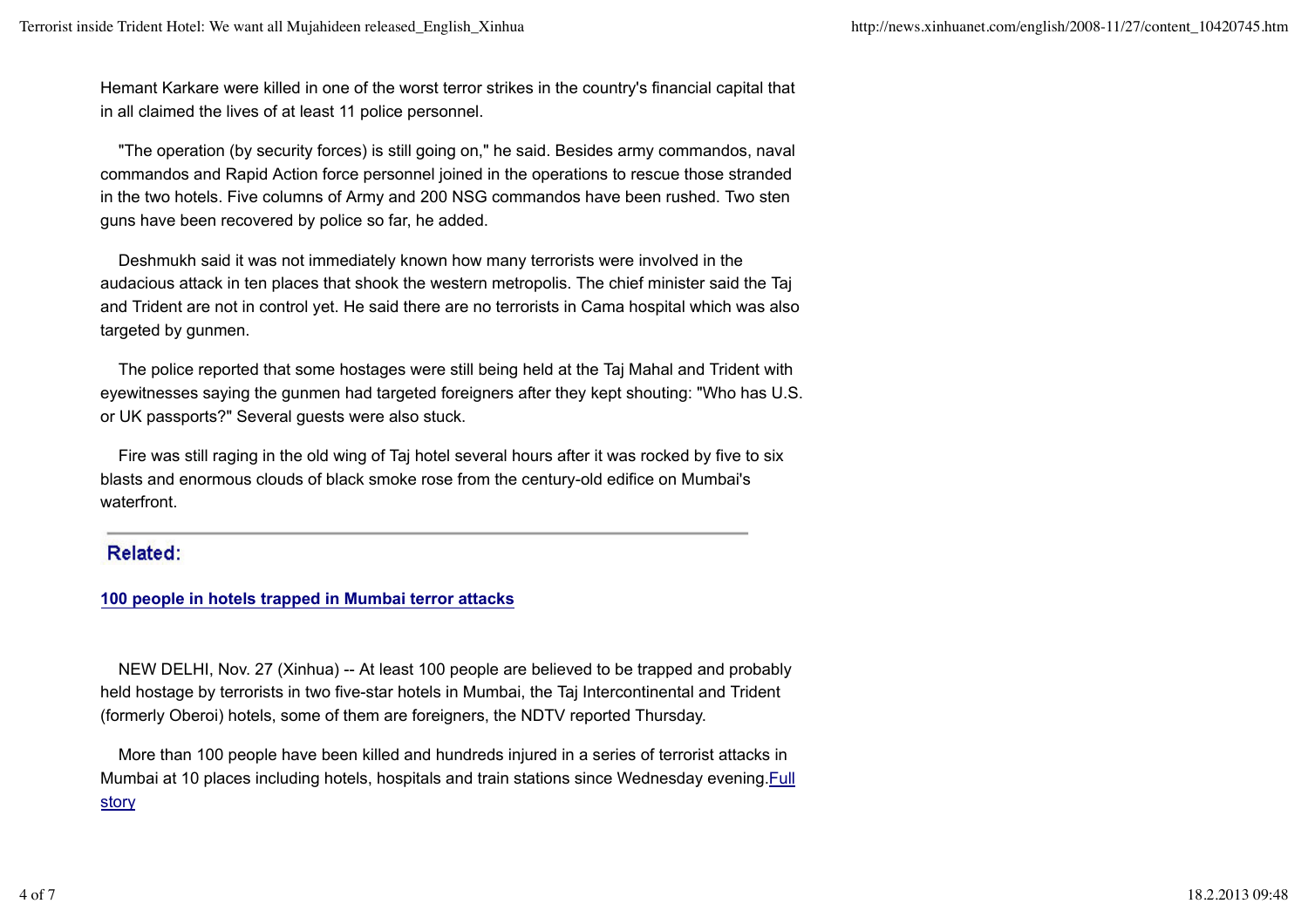#### **Terrorist hold hostages in Mumbai hotels**

 MUMBAI, Nov. 27 (Xinhua)-- Terrorists were reported to be holding tourists and other guests hostages in two five-star hotels after series of planned and synchronized gunfire and bomb attacks in Mumbai, the heart of India's financial capital, late Wednesday, authorities said.

 At least 80 people, including a foreign tourist and four top police officers, were killed and over 250 injured in the serial attacks. Full story

#### **At least 80 killed in Mumbai attacks, little-known group claims responsibility**

 MUMBAI, Nov. 27 (Xinhua) -- A little-known group that called itself Deccan Mujahideen claimed responsibility for the serial attacks that have killed at least 80 people and injured 250 others in India's financial capital of Mumbai Wednesday night, news reports said.

 Two terrorists were still inside the Oberoi Hotel, one of the two five star hotels under attack, and commando operation was on. Two terrorists were killed at Chaupatti, police said. Full story

#### **Four top officers among 10 policemen killed in Mumbai**

 MUMBAI, Nov. 27 (Xinhua) -- Four top police officials were among the 10 policemen killed as security forces took on terrorists here in the early hours of Thursday following a series of attacks in this India's financial capital, which killed at least 80 people and injured 250 others, authorities said.

 Mumbai Police Anti-Terrorism Squad (ATS) chief Hemant Karkare was among the dead. Two Indian Police Service (IPS) officers, additional police commissioners Ashok Kamte and Sadanand Date, were killed in separate gun battles with terrorists, the authorities said. Full story